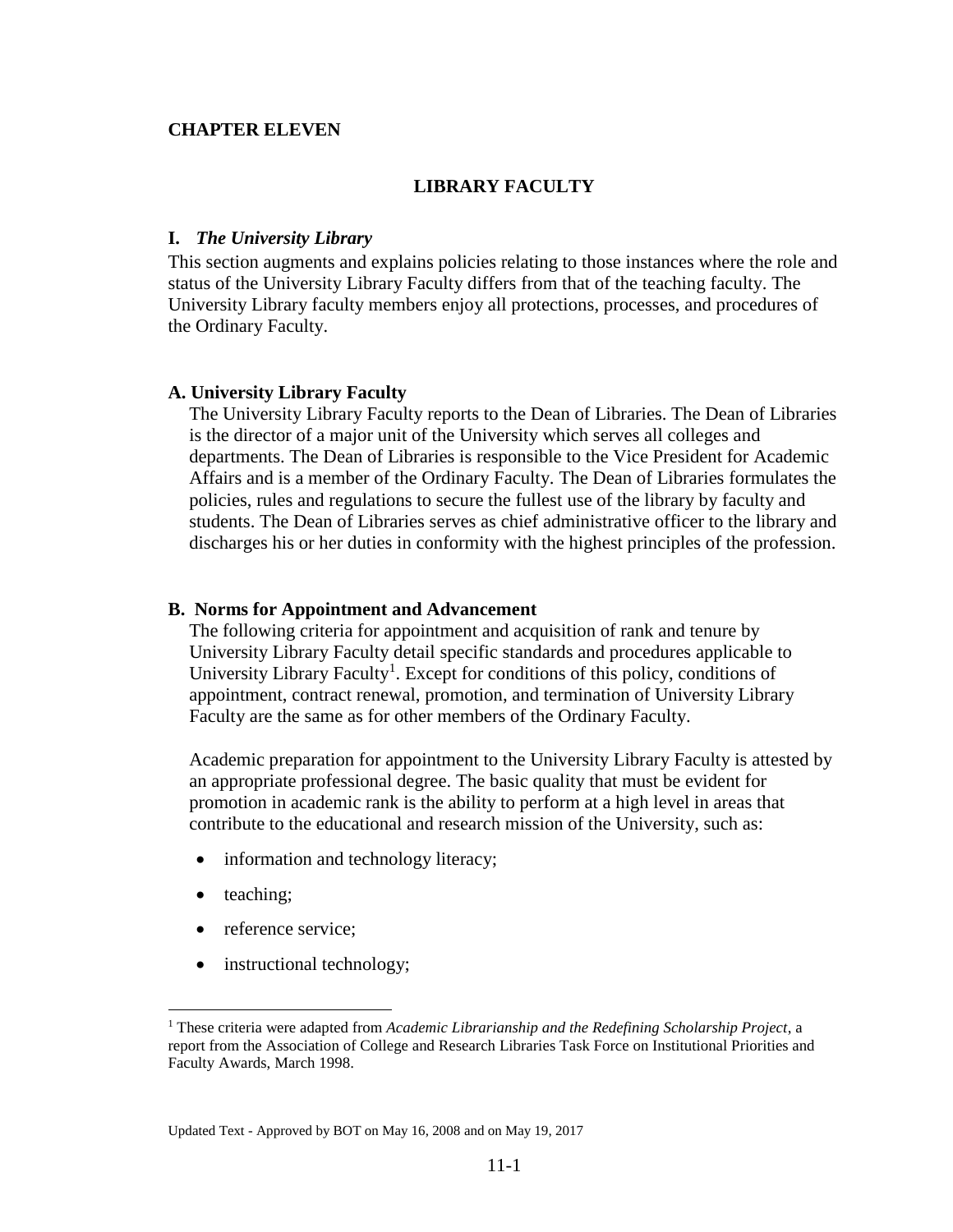- selection and evaluation of information resources;
- information and information resource management, organization, and access.

Evidence of a high level of performance is indicated by the following:

- Leadership in providing excellent programs and services that serve the needs of library users and promote the educational mission of the University. Anticipation of and response to trends in higher education.
- Contributions to the educational function of the University and to the general welfare of students through active participation on committees, taskforces, etc.
- Activities related to inquiry or research: publications in professional and scholarly journals as well as alternate forms of publications; presentation of papers; review of books and other literature; consulting; service on a task force of experts, review committee or similar body; participation in continuing education.
- Contributions to the advancement of the profession by active participation in the professional and learned societies.

The Library Rank and Tenure Committee will make recommendations for promotion and tenure for the University Library Faculty to the Dean of Libraries, who will append his or her recommendations and forward these to the Provost and Vice President for Academic Affairs for final review.

Promotion to the ranks of Assistant Professor, Associate Professor, and Professor requires a record of successful fulfillment of the norms for promotion in academic rank.

## **1. Instructor**

As all University Library faculty must possess the terminal degree, University Library faculty are ordinarily appointed to the rank of Assistant Professor. Under extraordinary circumstances, the Dean of Libraries may choose to appoint at the rank of Instructor. Appointment to the rank of Instructor ordinarily presupposes the following qualifications:

- a. possession of the master's degree from an American Library Association accredited school of librarianship or appropriate professional degree;
- b. possession of adequate training and preparation as evidenced by educational and/or professional experience;
- c. potential for progress toward Assistant Professorship according to the ordinary norms.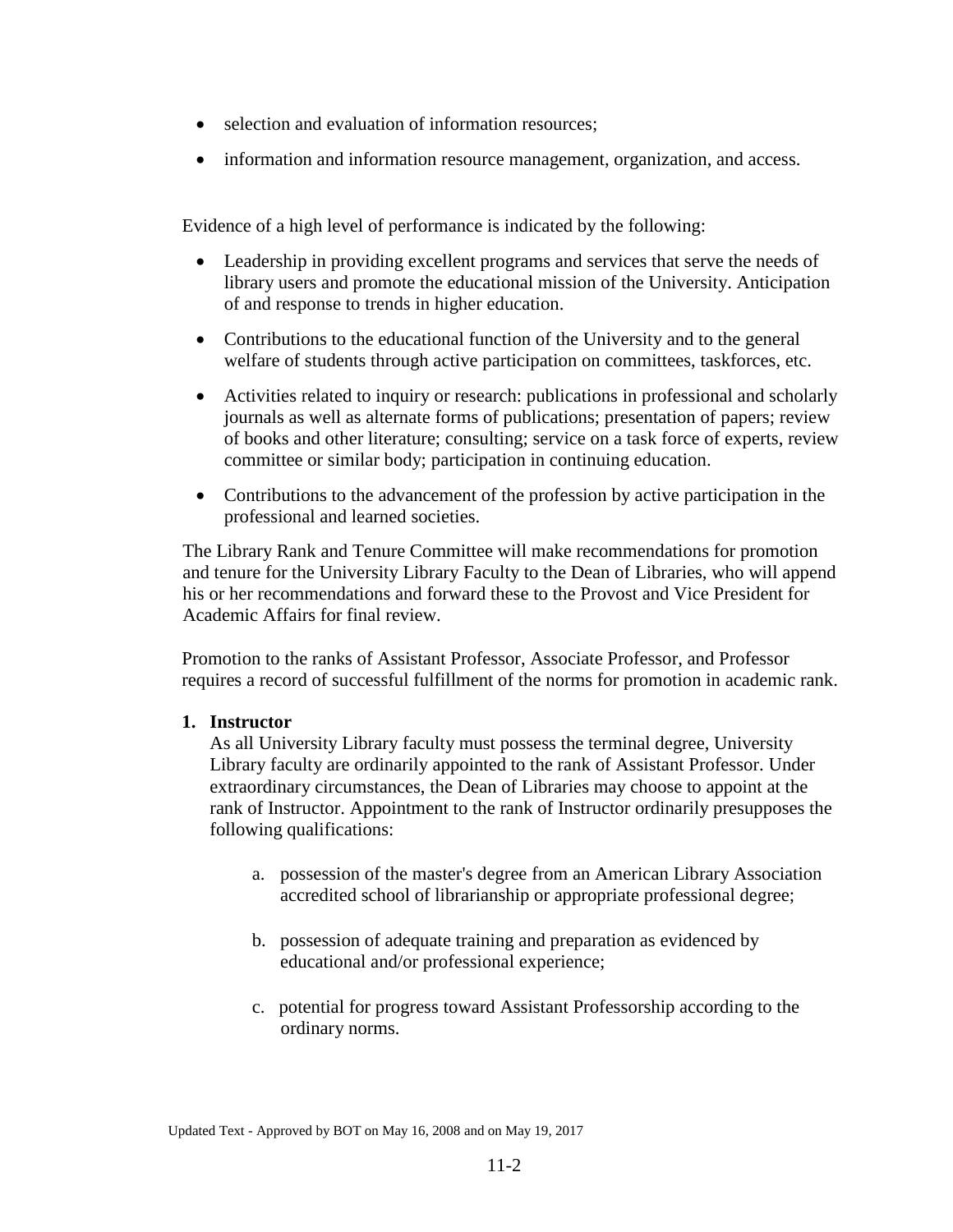The appointment is for one year and may not be renewed more than three times. Failure to qualify for promotion to the rank of Assistant Professor in the third year of service constitutes notice of termination. If promotion occurs during the fourth year of service, another contract may be offered.

## **2. Assistant Professor**

Ordinarily, Assistant Professor is the beginning rank for those faculty members who have the terminal degree or its equivalent<sup>2</sup>. Appointment to this rank presupposes evidence of professional experience appropriate to the position and the possession of those qualities of leadership, competence and character.

Promotion or appointment to this rank ordinarily presumes these qualifications:

- a. evidence of satisfactory performance of professional responsibilities;
- b. evidence of ability for professional activity and scholarship;
- c. evidence of ability to contribute to library programs and services;
- d. evidence of ability for active involvement in University and/or community affairs;
- e. evidence of continuing professional growth and maturity.

# **3. Associate Professor**

 $\overline{a}$ 

Ordinarily, an Assistant Professor who has completed at least three academic years of service at this university or one of equal standing and who possesses the terminal degree and professional experience appropriate to the position, merits consideration in the fourth year for promotion to the rank of Associate Professor in the fifth year. Candidates for promotion shall excel in the following three areas:

- a. Librarianship or professional responsibilities
	- Clear evidence of excellence in the execution of primary professional responsibilities;
	- Clear evidence of leadership in library and University initiatives;
	- Ability to plan, initiate, and implement new library programs;

<sup>&</sup>lt;sup>2</sup> Normally, any person appointed to the University Library Faculty must have the appropriate professional degree. The terminal degree for librarians is a master's degree from a program accredited by the American Library Association or its equivalent. Possession of a graduate degree in a subject field, where such subject competence is of greater importance for the position concerned than formal training in librarianship, may substitute for the professional degree (e.g., a media specialist)

Updated Text - Approved by BOT on May 16, 2008 and on May 19, 2017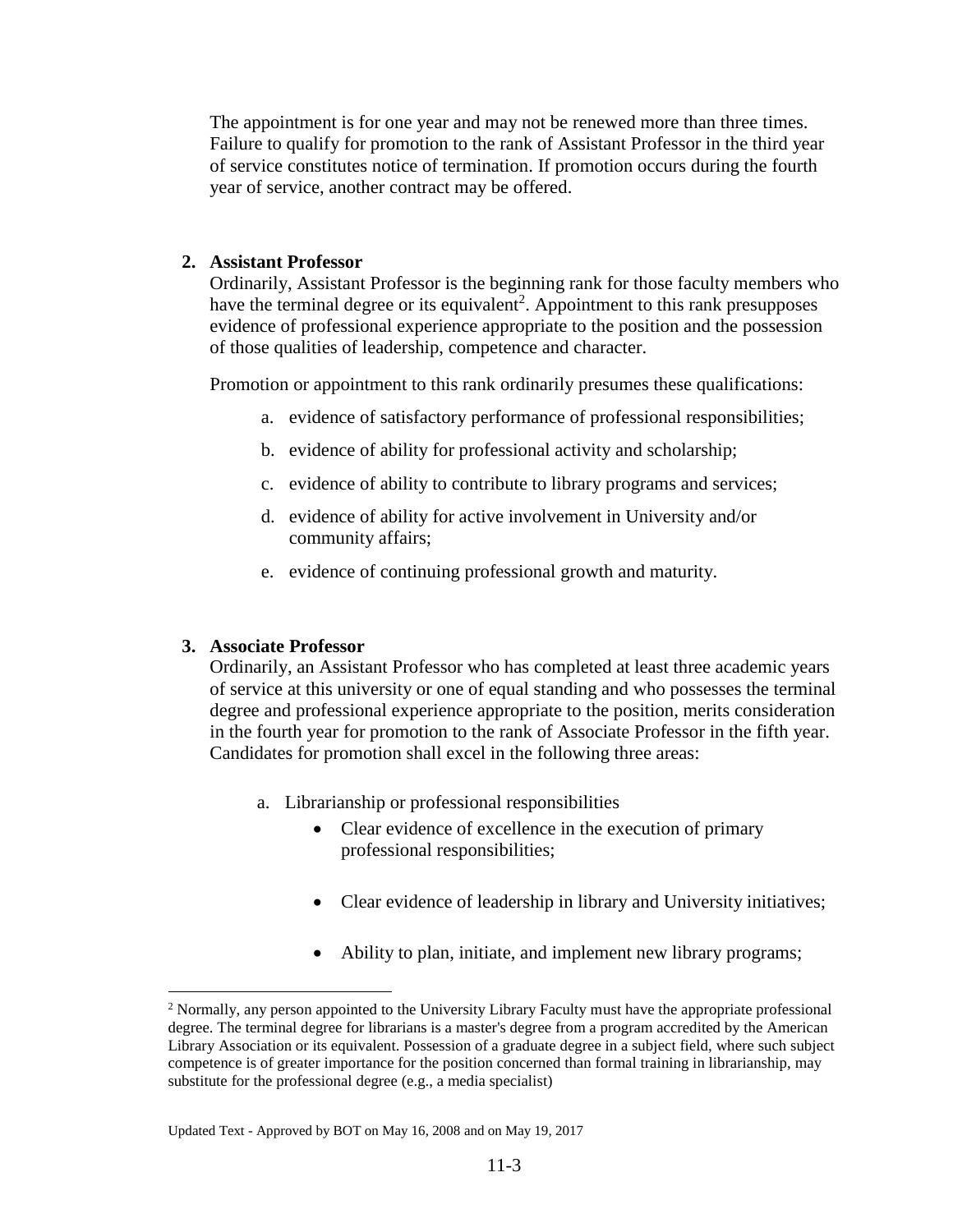- Clear evidence of a focus, regarding both library collections and services, on the needs of library users, and promotion of the educational mission of the university;
- Evidence of awareness of current trends in librarianship and higher education, and the ability to apply this knowledge to library programming and planning.
- b. Scholarship and professional activities
	- Active scholarship as evidenced by (but not limited to): books or monographs of scholarly research; articles in recognized learned journals; papers read at meetings of library professional organizations or other relevant professional organizations; service on panels of experts; or
	- Professional activities such as service to library or other professional organizations.
- c. University and community service Service to the community as evidenced by (but not limited to):
	- contributions to the general welfare of the students through mentoring, and through service to student organizations and activities;
	- service to the community at large, when such aid is meaningfully related to the accomplishment of Loyola University New Orleans ' goals, or furthers professional academic pursuits; or
	- contributions to the general welfare of the library or University, primarily through work on committees.

# **4. Professor**

A member of the University Library Faculty who has rendered distinctive and outstanding service in librarianship or in other professional endeavors and to the library may be considered for the rank of Professor. Promotion to this rank is not recognition of seniority but of distinction in librarianship, scholarship, and service. Consideration for promotion to the rank of Professor may be given to a person who possesses the following qualifications:

a. ordinarily a minimum of five years in the rank of Associate Professor at this University or one of equal standing;

Updated Text - Approved by BOT on May 16, 2008 and on May 19, 2017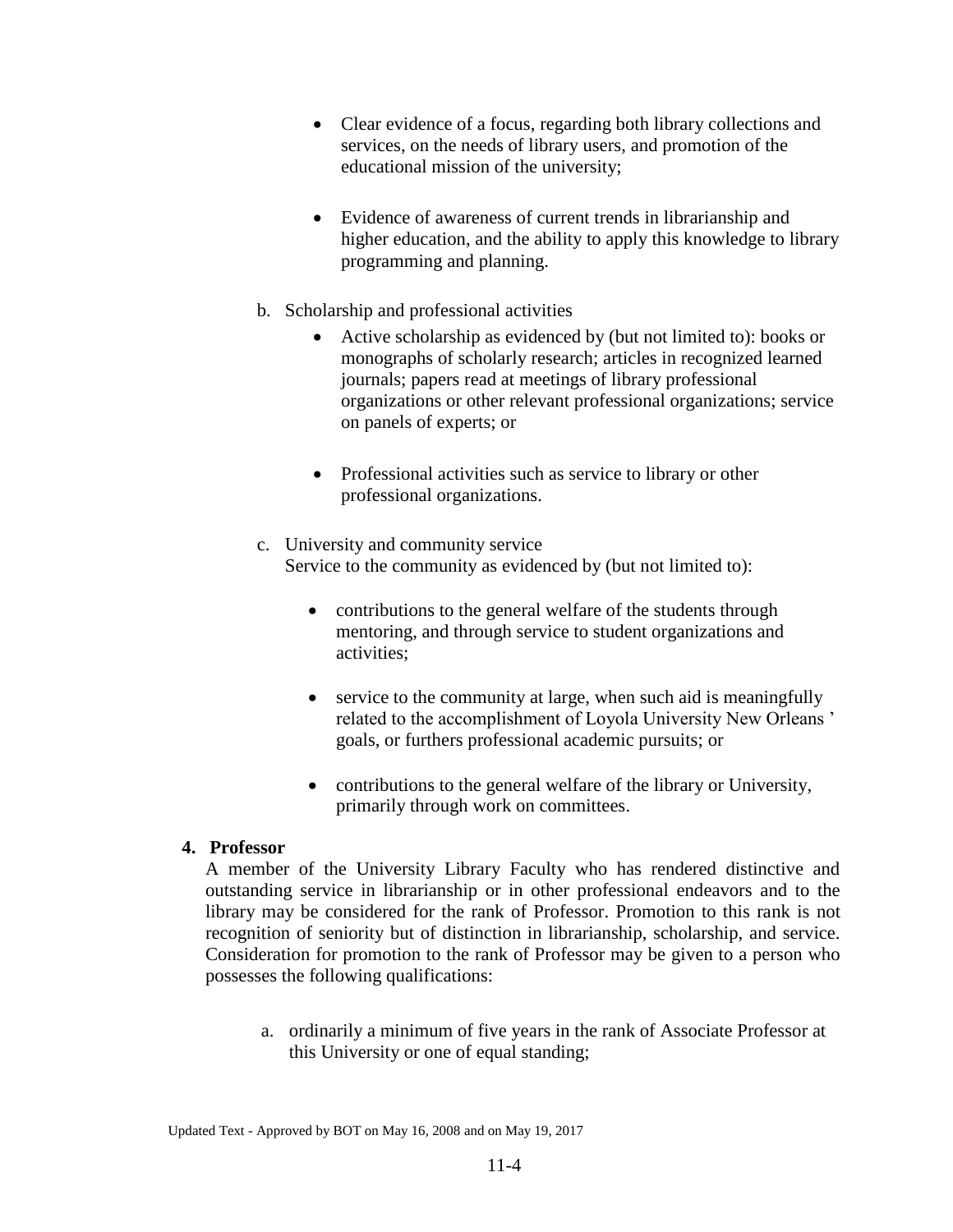- b. distinguished fulfillment of the requirements of the lower academic ranks;
- c. significant contribution to the purposes of the University through outstanding success in librarianship or other professional endeavors, continuing achievement in scholarly and professional activities, and sustained accomplishments in University and community service.
- d. recognition as an outstanding member of the University community; and recognition of outstanding involvement in the University and/or community affairs.

## **C. Tenure**

A member of the University Library Faculty who is a candidate for tenure shall be reviewed according to the procedures set down in Chapter 5, Section B of this *Faculty Handbook*.

### **D. Leave Policy**

Librarians, as members of the Ordinary Faculty, are eligible for sabbatical leave according to the criteria set forth in Chapter 6, Section E. They are also entitled to a leave of up to six weeks for approved professional development every third summer. The leave must be approved by the Dean of Libraries and the Provost and Vice President for Academic Affairs. The number of such leaves must not interfere with the good operation of the Library.

## **II.** *The Law Library*

This section augments and explains policies relating to those instances where the role and status of the Law Library faculty differs from that of the teaching faculty.

#### **A. Director of the Law Library**

The Director of the Law Library is the chief administrator of the College of Law Library, which is independent of the University Libraries and which serves the College of Law faculty, students, and alumni as well as the University population in their legal research needs. The Director is responsible to the Dean of the College of Law and is a tenured member of the Ordinary Faculty or of the Law Library Faculty of the College of Law. The Director of the Law Library and the Dean of the College of Law formulate the policies, rules and regulations to secure the fullest use of the Law Library resources.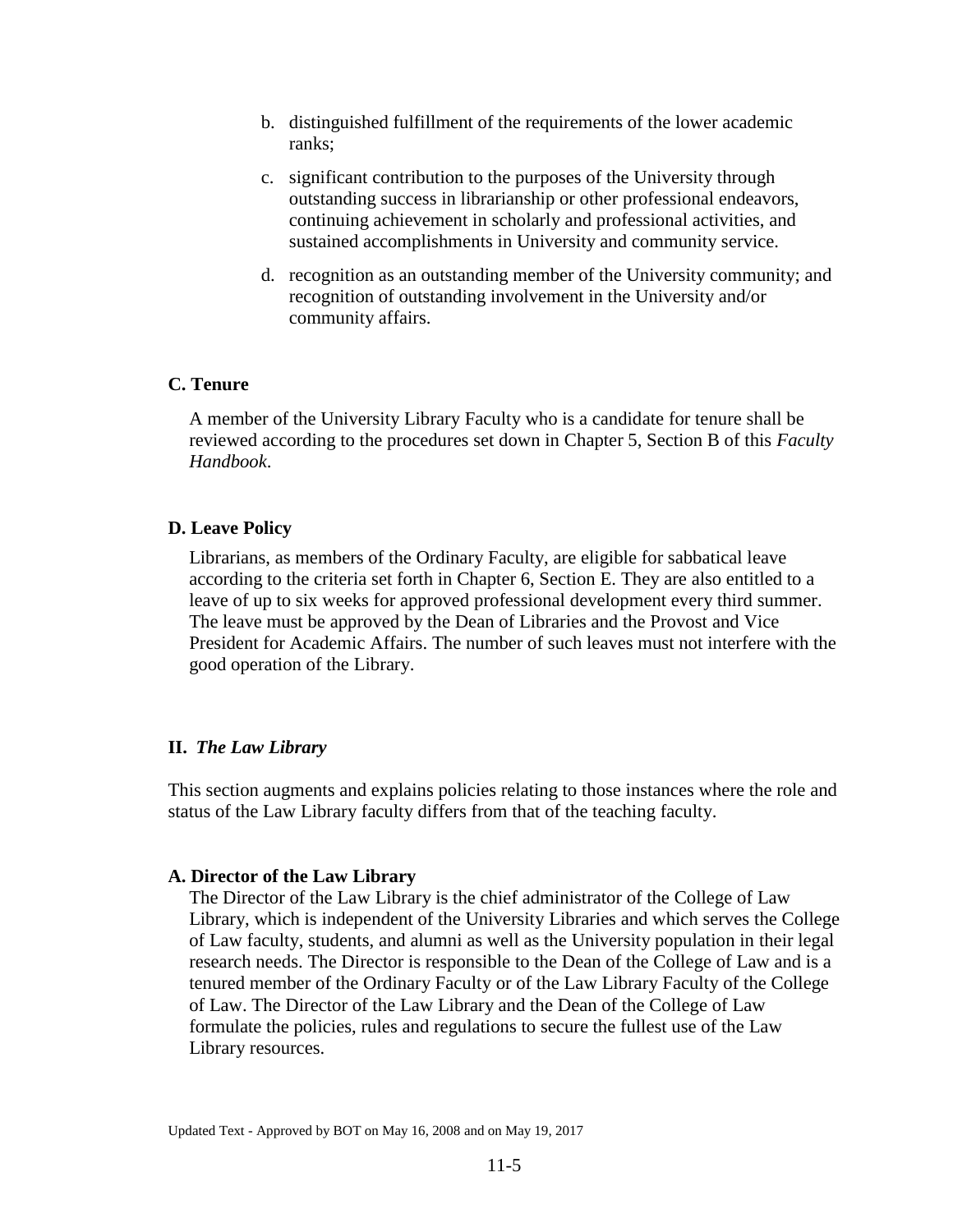### **B. Appointment, Rank and Tenure**

Rank and salary are to be reviewed annually for Law Library faculty with rank below that of Professor. The salary of librarians with rank of Professor is to be reviewed annually.

The following sections detail specific criteria and procedures applicable for appointment and acquisition of rank and tenure by Law Library faculty. Except for conditions of this policy, modes of appointment, contract renewal, promotion, and termination of Law Library faculty are the same as for other members of the Ordinary Faculty.

The following criteria are proposed as a means of providing the Law Library faculty entitlement to rank, promotion, and tenure protected by due process.

### **1. Definition**

The mission of the Loyola University New Orleans law libraries is to support the instructional and research programs of the College of Law.

## **2. Norms for Appointment**

Selection and appointment of all law librarians shall follow the same procedures that have been established for Ordinary Faculty; i.e., there shall be an appointed committee, representative of the Law Library faculty, which shall review all candidates for appointment to the law library faculty and make recommendations to the Director of the Law Library for consideration and review by the Dean and the Provost and Vice President for Academic Affairs.

Normally, any person appointed to the Law Library faculty must have the appropriate professional degree, i.e., a master's degree from a library school accredited by the American Library Association. The Juris Doctor degree may be a factor for consideration for appointment and advancement.

## **3. Norms for Promotion in Academic Rank**

Academic preparation for appointment to the Law Library faculty is attested by an appropriate professional degree. The basic quality which must be evident for promotion in academic rank is the ability to perform at a high level in areas that contribute to the educational and research mission of the University, such as bibliographic organization and control, collection development or reference service. Evidence of a high level of performance is indicated by the following:

a. Contributions to the educational function of the University: teaching, though not necessarily in a classroom situation; organization of workshops, institutes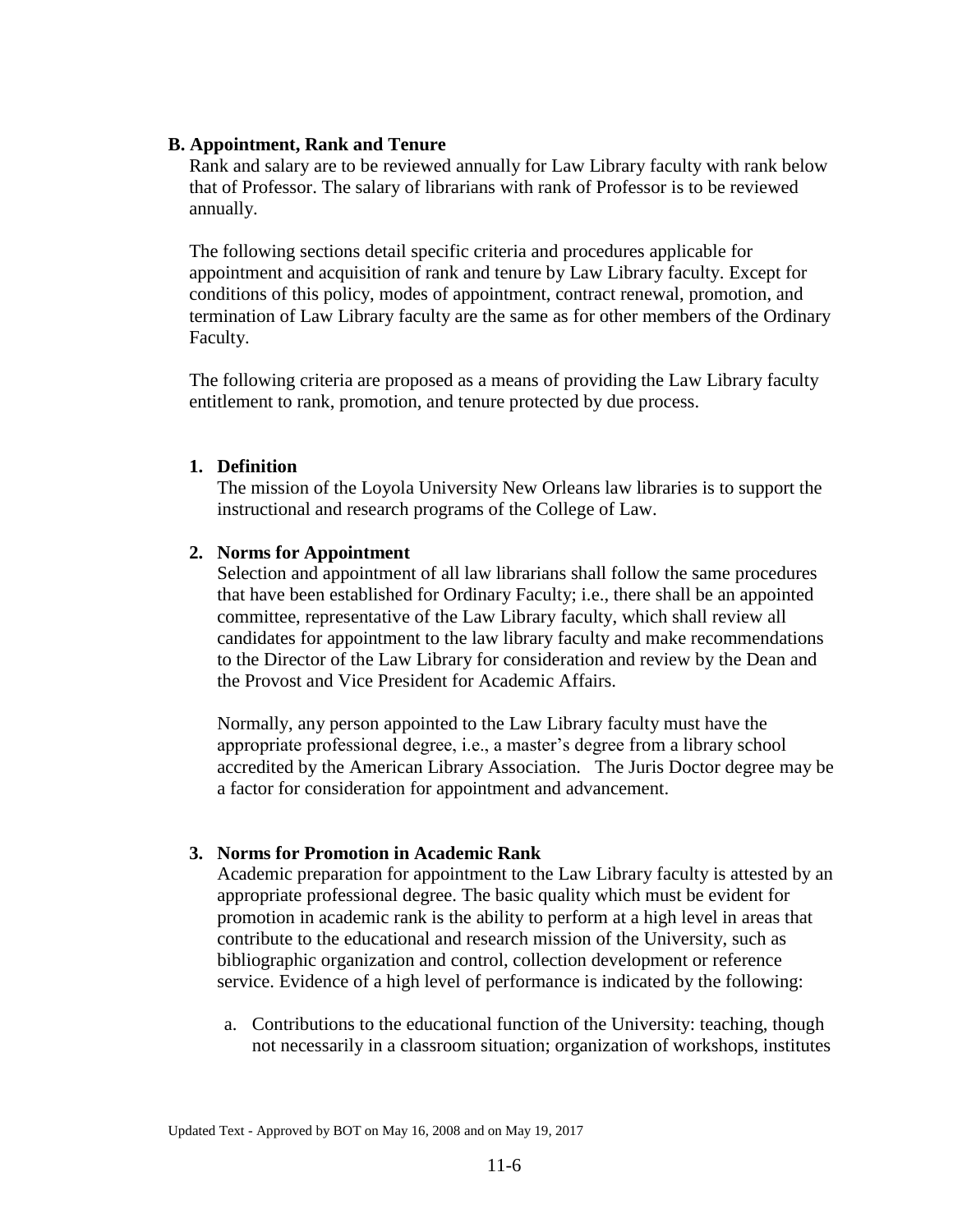or similar meetings; public appearances in the interest of librarianship or information trends.

- b. Activities related to inquiry or research: publications in professional and scholarly journals as well as alternate forms of publications; presentation of papers; review of books and other literature; consulting; service on a task force of experts, review committee or similar body; participation in continuing education.
- c. Contributions to the advancement of the profession, by active participation in the professional and learned societies. In addition to the above, evidence of a high level of performance may be adduced from the judgment of colleagues on the library staff, from members of the community outside the library, and/or from professional colleagues outside the academic institution.

The Law Library Rank and Tenure Committee will make recommendations for promotion and tenure for law library faculty to the Director of the Law Library, who will append his or her recommendations and forward these to the Dean of the College of Law, who will append his or her recommendations and forward these to the Provost and Vice President for Academic Affairs.

#### **C. Criteria for Promotion to Specific Ranks**

Promotion to the ranks of Assistant Professor, Associate Professor, and Professor requires a record of successful fulfillment of the norms for promotion in academic rank.

It is understood in this chapter that research and publication include other alternate forms of scholarship that may indicate a more appropriate intellectual activity for Law Library faculty than a book or an article in a learned journal. Some examples of alternate forms of publications might include annotated bibliographies, teaching exercises related to law learning and skills, manuals that help develop expertise in law research, and use of technology.

### **1. Instructor**

This is the rank for one beginning a career in librarianship and who does not possess either a second Master's degree or the Juris Doctor degree. The rank ordinarily presupposes the following qualifications:

- a. the possession of the master's degree in Library Science from an American Library Association accredited school of librarianship;
- b. the ability to perform basic library tasks calling for the application of modern library techniques;

Updated Text - Approved by BOT on May 16, 2008 and on May 19, 2017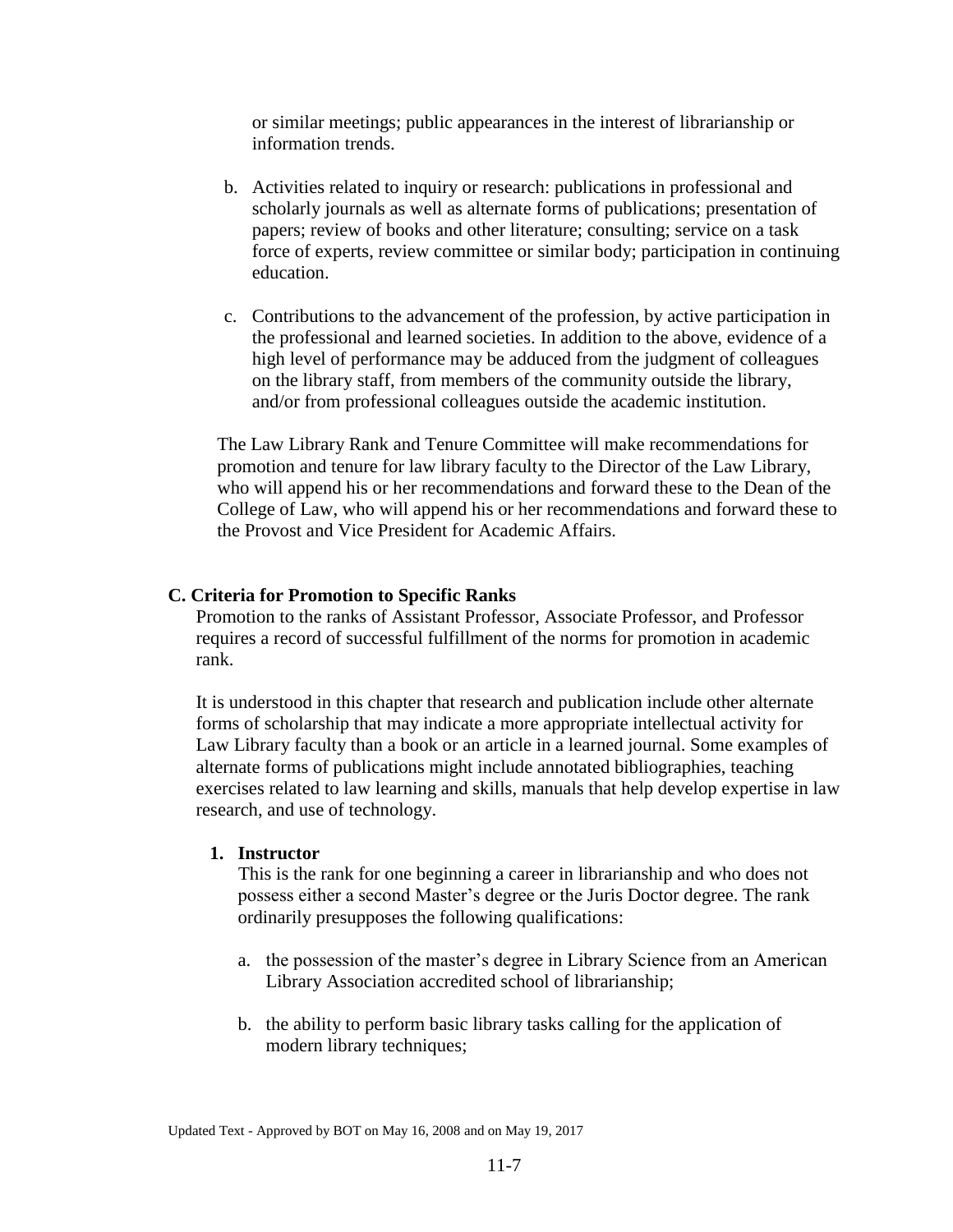c. potential for progress toward Assistant Professorship according to the ordinary norms.

The appointment is for one year and may not be renewed more than three times. Failure to qualify for promotion in the third year of service constitutes notice of termination. If promotion occurs during the fourth year of service, another contract will be offered.

## **2. Assistant Professor**

Promotion or appointment to this rank ordinarily presumes these qualifications:

- a. the possession of at least a master's degree in Library Science from an accredited school of librarianship;
- b. evidence of professional experience appropriate to the position;
- c. evidence of continuing professional growth and maturity;
- d. ability to aid in the development of material and services to meet the instructional and research needs of the University; and
- e. evidence of active involvement in University and/or community affairs.

## **3. Associate Professor**

Promotion or appointment to this rank ordinarily presumes qualifications of the rank of Assistant Professor, and the following:

- a. completion of two years of service at the rank of Assistant Professor;
- b. evidence of professional experience appropriate to the position as manifested by knowledge and professional maturity;
- c. ability to assist in administration of major areas of law library service as delegated by the Director of the Law Library;
- d. ability to contribute to the design and execution of effective law library programs;
- e. evidence of substantial contributions to the law library and University as well as attainment of a high level of performance in bibliographical activities, in research and publication, or in other professional endeavors; and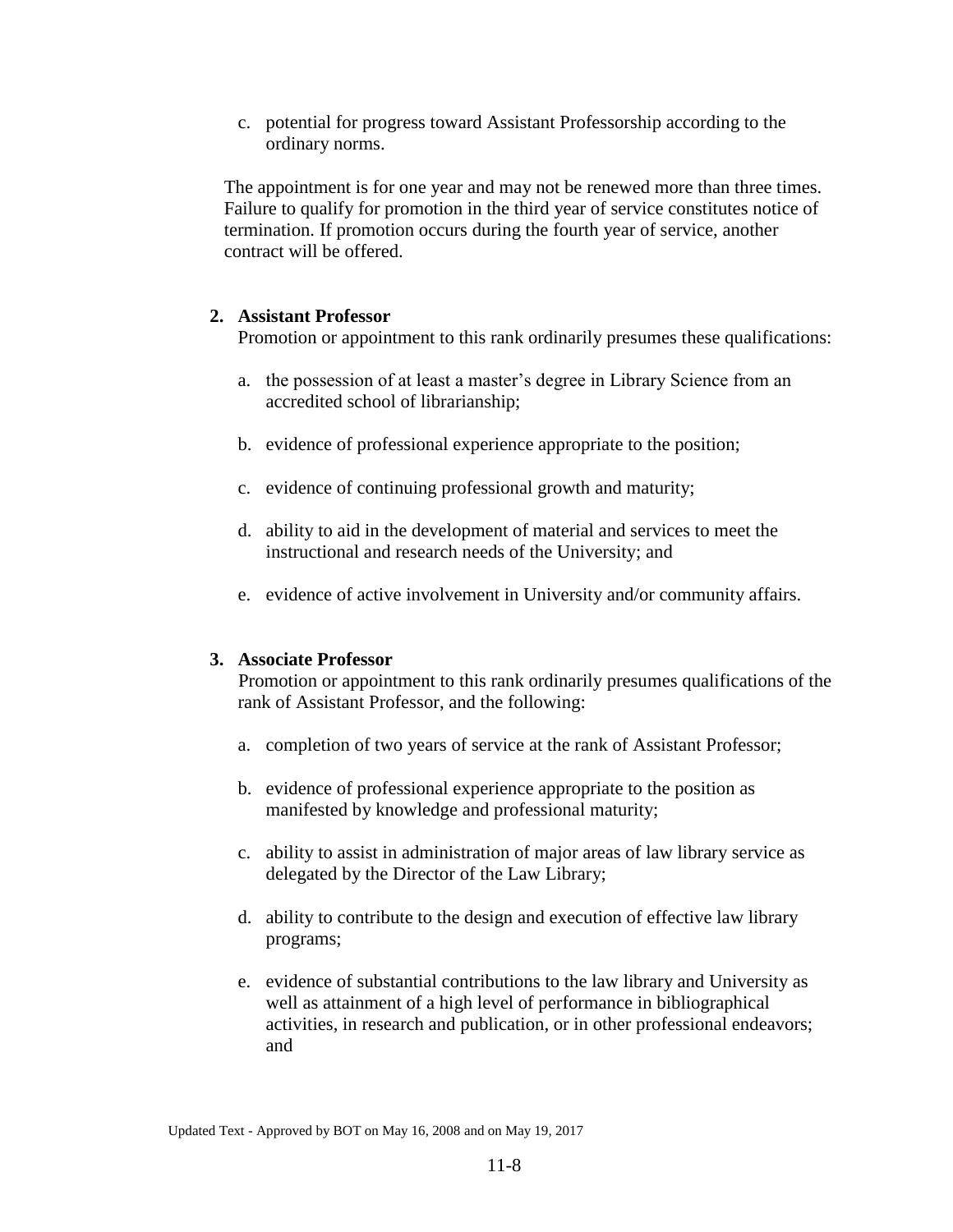f. evidence of substantive involvement in University and/or community affairs.

# **4. Professor**

A member of the law library faculty, who has rendered distinctive and outstanding service in librarianship or in other professional endeavors and to the Law Library, may be considered for the rank of Professor. Promotion to this rank is not in recognition of seniority but of distinction in librarianship, scholarship, and service. Consideration for promotion to the rank of Professor may be given to a person who possesses the following qualifications:

- a. ordinarily a minimum of five years in the rank of Associate Professor at this University or one of equal standing;
- b. distinguished fulfillment of the requirements of the lower academic ranks;
- c. significant contribution to the purposes of the University through outstanding success in librarianship or other professional endeavors, continuing achievement in scholarly and professional activities.
- d. recognition as an outstanding member of the University community; and recognition of outstanding involvement in the University and/or community affairs.

# **D. Tenure**

A member of the Law Library faculty who is a candidate for tenure shall be reviewed according to the procedures set down in Chapter 5, Section B of this Handbook, *mutatis mutandis*:

- 1. A faculty member joining the University without previous professional library experience must ordinarily serve a probationary period of seven years of service as a full-time librarian at the University before tenure can be granted.
- 2. A faculty member joining the University with experience as a professional librarian at other institutions of comparable standing may be awarded up to three years towards time required for tenure.
- 3. Years spent on leaves of absence will not normally be included as part of the probationary period. The years of the probationary period need not be consecutive. However, any interruptions of sequence must be officially approved by the University and must not involve terminations of service at Loyola University New Orleans.

Updated Text - Approved by BOT on May 16, 2008 and on May 19, 2017